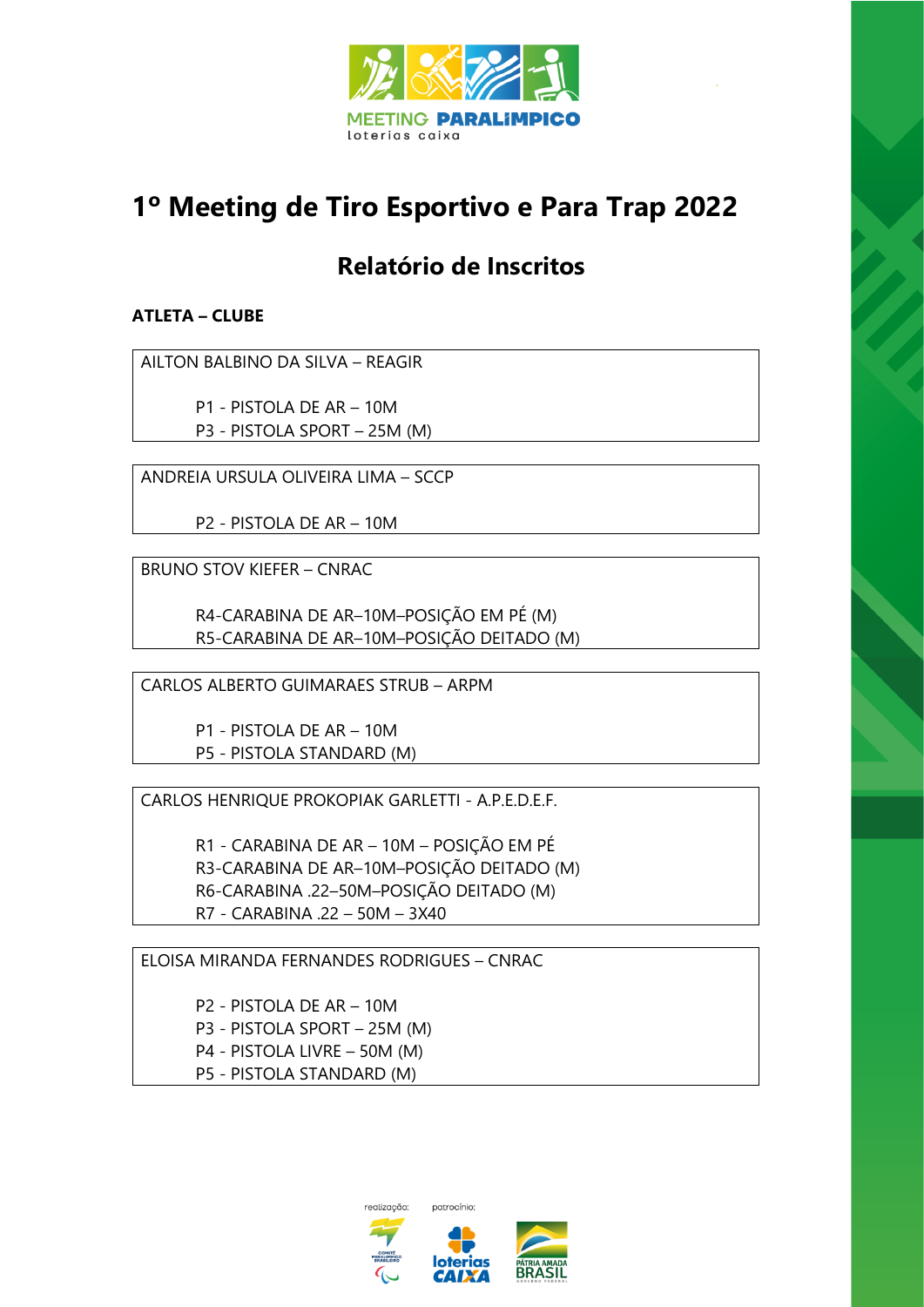

FABRICIO MOREIRA DA SILVA – CNRAC

R1 - CARABINA DE AR – 10M – POSIÇÃO EM PÉ R3-CARABINA DE AR–10M–POSIÇÃO DEITADO (M)

GERALDO VON ROSENTHAL – SMCC

P1 - PISTOLA DE AR – 10M P3 - PISTOLA SPORT – 25M (M) P4 - PISTOLA LIVRE – 50M (M) P5 - PISTOLA STANDARD (M)

IGOR AGIANI SILVA – ADDG

P1 - PISTOLA DE AR – 10M

JESSICA DAIANE MICHALACK - A.P.E.D.E.F.

R4-CARABINA DE AR–10M–POSIÇÃO EM PÉ (M) R5-CARABINA DE AR–10M–POSIÇÃO DEITADO (M)

JOAQUIM AUGUSTO PACHECO DOS SANTOS – SMCC

P1 - PISTOLA DE AR – 10M P3 - PISTOLA SPORT – 25M (M) P4 - PISTOLA LIVRE – 50M (M) P5 - PISTOLA STANDARD (M)

NAIARA DE SOUSA RAMALHO – AVA

P2 - PISTOLA DE AR – 10M P4 - PISTOLA LIVRE – 50M (M)

PAULO ROBERTO BIRCK – ASASEPODE

R6-CARABINA .22–50M–POSIÇÃO DEITADO (M) R7 - CARABINA .22 – 50M – 3X40 PARATRAP

RAPHAEL BRITO DE SOUZA – AVA

P1 - PISTOLA DE AR – 10M P4 - PISTOLA LIVRE – 50M (M)